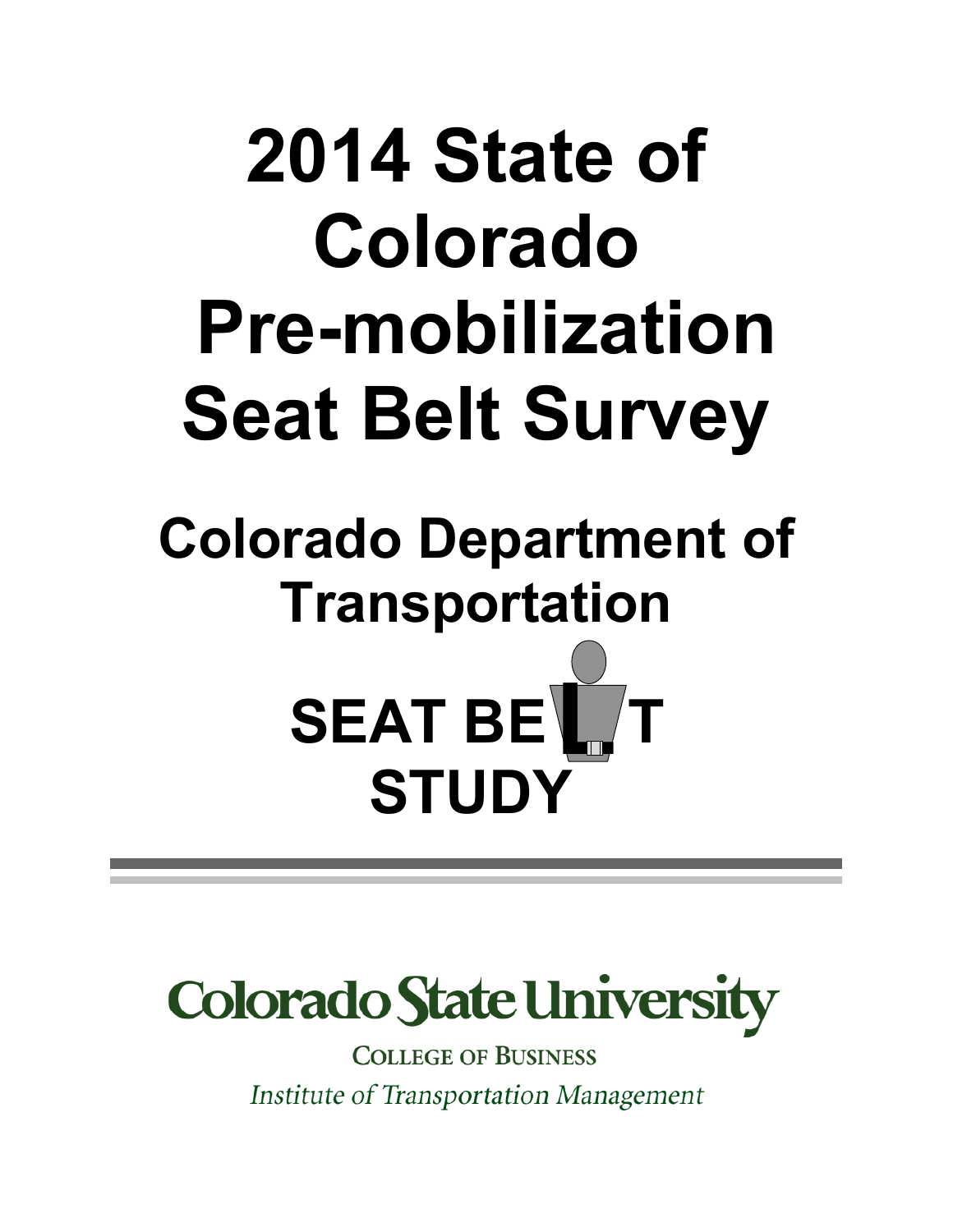### **EXECUTIVE SUMMARY**

**2012**

In May 2014, the Institute of Transportation Management of Colorado State University conducted a pre-mobilization seat belt usage assessment in the State of Colorado. The study was sponsored by the Colorado Department of Transportation, Office of Transportation Safety and involved observations at 222 sites in 29 counties across the State of Colorado. The survey was conducted from May 11 through 17, 2014, as a "pre-enforcement wave" study, and included drivers and front seat outboard passengers within cars, vans, sport utility vehicles (SUVs), light trucks, and select commercial vehicles 10,000 pounds and under.

Observational data were entered into a SAS system database for computation and review. The survey data and subsequent analyses yielded the results presented below for seat belt usage in the State of Colorado for 2014. Results for 2012 and 2013 are included for comparative purposes.

| ZUIZ               |                                     |
|--------------------|-------------------------------------|
| Cars:              | 81.0%                               |
| Vans:              | 86.1%                               |
| SUV <sub>s</sub> : | 84.1%                               |
| Trucks:            | 72.6%                               |
| Commercial:        | 69.3%                               |
|                    | Overall Estimated Usage Rate: 80.3% |
|                    |                                     |
|                    |                                     |
| 2013               |                                     |
| Cars:              | 82.3%                               |
| Vans:              | 83.4%                               |
| SUV <sub>s</sub> : | 86.8%                               |
| Trucks:            | 71.4%                               |
| Commercial:        | 64.5%                               |
|                    | Overall Estimated Usage Rate: 81.5% |
|                    |                                     |
|                    |                                     |
| 2014               |                                     |
|                    |                                     |

| Cars:       | 83.6%                               |  |
|-------------|-------------------------------------|--|
| Vans:       | 88.9%                               |  |
| SUVs:       | 87.6%                               |  |
| Trucks:     | 76.4%                               |  |
| Commercial: | 61.7%                               |  |
|             | Overall Estimated Usage Rate: 83.5% |  |
|             |                                     |  |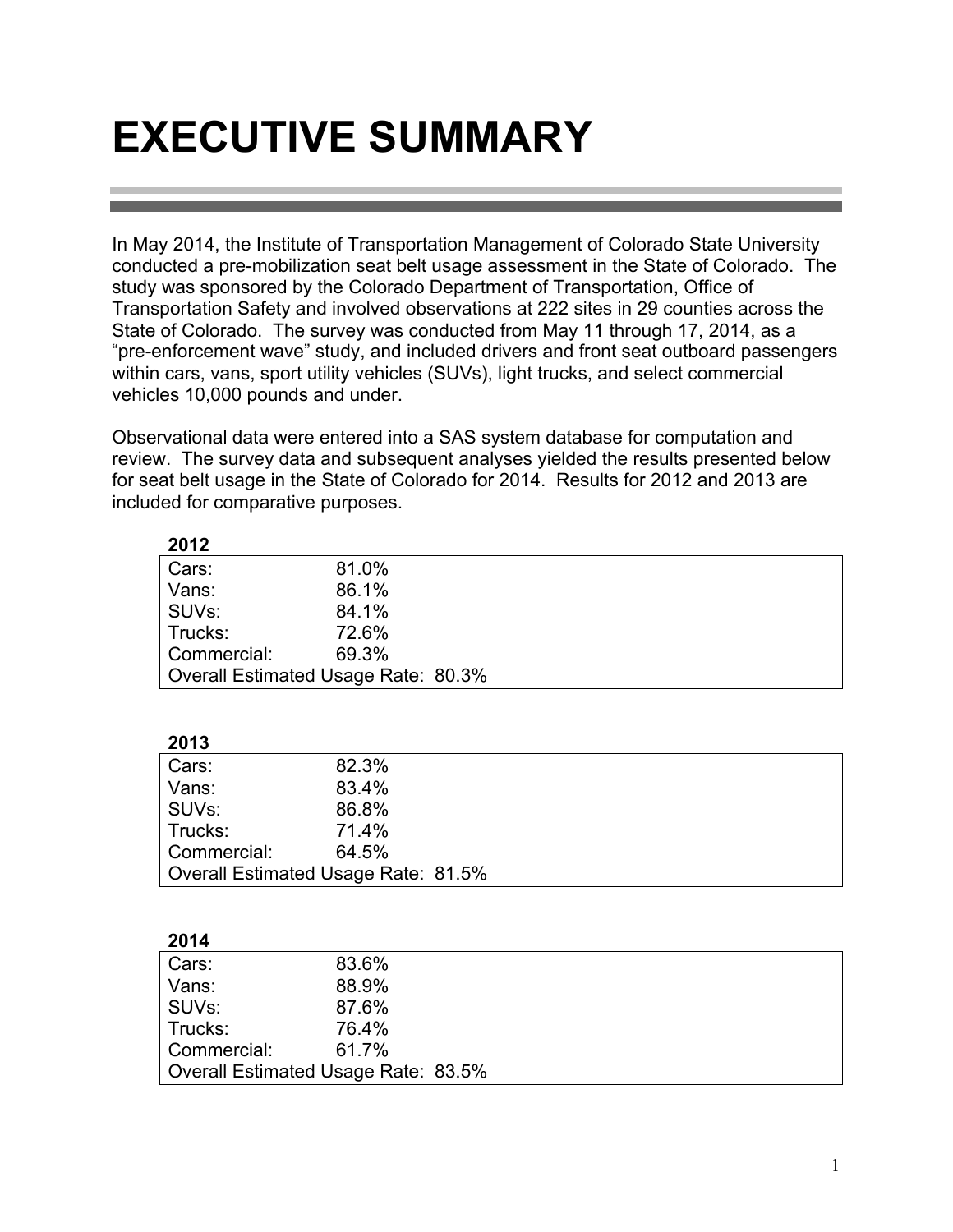This was the third year that commercial vehicles were included in the study. All commercial vehicles with a gross weight of 10,000 pounds and under were included with the exception of delivery vans such as FedEx and UPS vehicles wherein drivers are frequently standing and seldom make use of any seat belt or safety restraining device. The usage rate for commercial vehicles of 61.7% represents a decline of 2.8% from the 2013 estimate. This rate is well below other vehicle types and had a negative impact upon the overall usage rate.

All vehicle types used for personal transportation showed improvements in usage rates for 2014. Trucks had an all-time high usage rate of 76.4%, a 5% improvement over 2013. Vans had an even larger improvement moving from 83.4% to 88.9%. Cars had a 1.3% improvement in seat belt usage while SUVs went up by .8%. The higher usage rates among all vehicle types more than offset the decline in seat belt usage in commercial vehicles as the overall estimate of 83.5% is two percent higher than in 2013.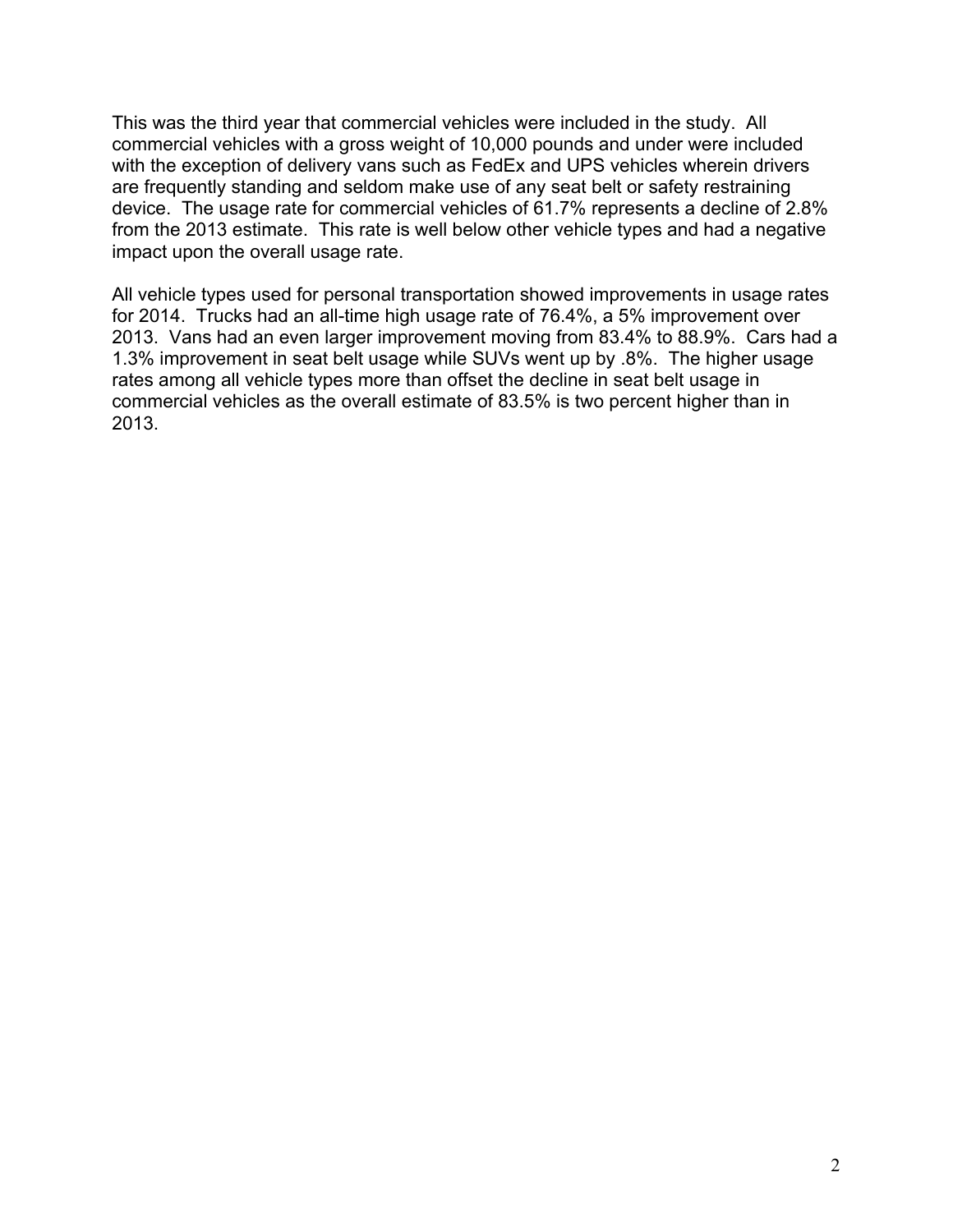### **ADMINISTRATIVE EVALUATION**

Dr. G.J. Francis served as Principal Investigator, Burt Deines as Project Coordinator, and Felicia Zamora as Field Administrator for this pre-mobilization study. Observers and supervisors were trained by the ITM team in observation and recording methods in order to properly conduct the field survey and collect data. The need for consistency and accuracy in the process of data collection was emphasized in the training and presurvey phase of the study.

Seat belt usage data were collected from 222 separate sites from May 11 through May 17, 2014. With the analyses of the data and the submission of this report, all project tasks and requirements were met within the parameters of the contract.

The majority of the observers gathering data in this study were retired Colorado State Highway Patrol Officers. Because of their familiarity with interstate and state highways, local and county roads, and safety procedures, many potential location and safety problems were minimized or eliminated. The experience and expertise of the retired Highway Patrolmen strengthened the validity and the reliability of the results of the survey.

James zumBrunnen of the Graybill Statistical Laboratory in the College of Natural Sciences at Colorado State University served as the lead statistician in the analysis of the data. Mr. zumBrunnen and others within the Laboratory assumed major roles in the research design and methodology which gave the statistical analyses independence from the survey process.

#### **Objectives of the Study**

The primary objectives of the study were to:

- Conduct a seat belt usage survey within the State of Colorado immediately prior to the Seat Belt Usage Awareness Program ("Click It or Ticket") and the enforcement wave.
- Design a sampling procedure to allow the optimal selection of survey sites that would be statistically representative of State usage figures while adhering to NHTSA guidelines.
- Design a methodology to minimize sampling error and variability.
- Complete the study within budget and file a final report.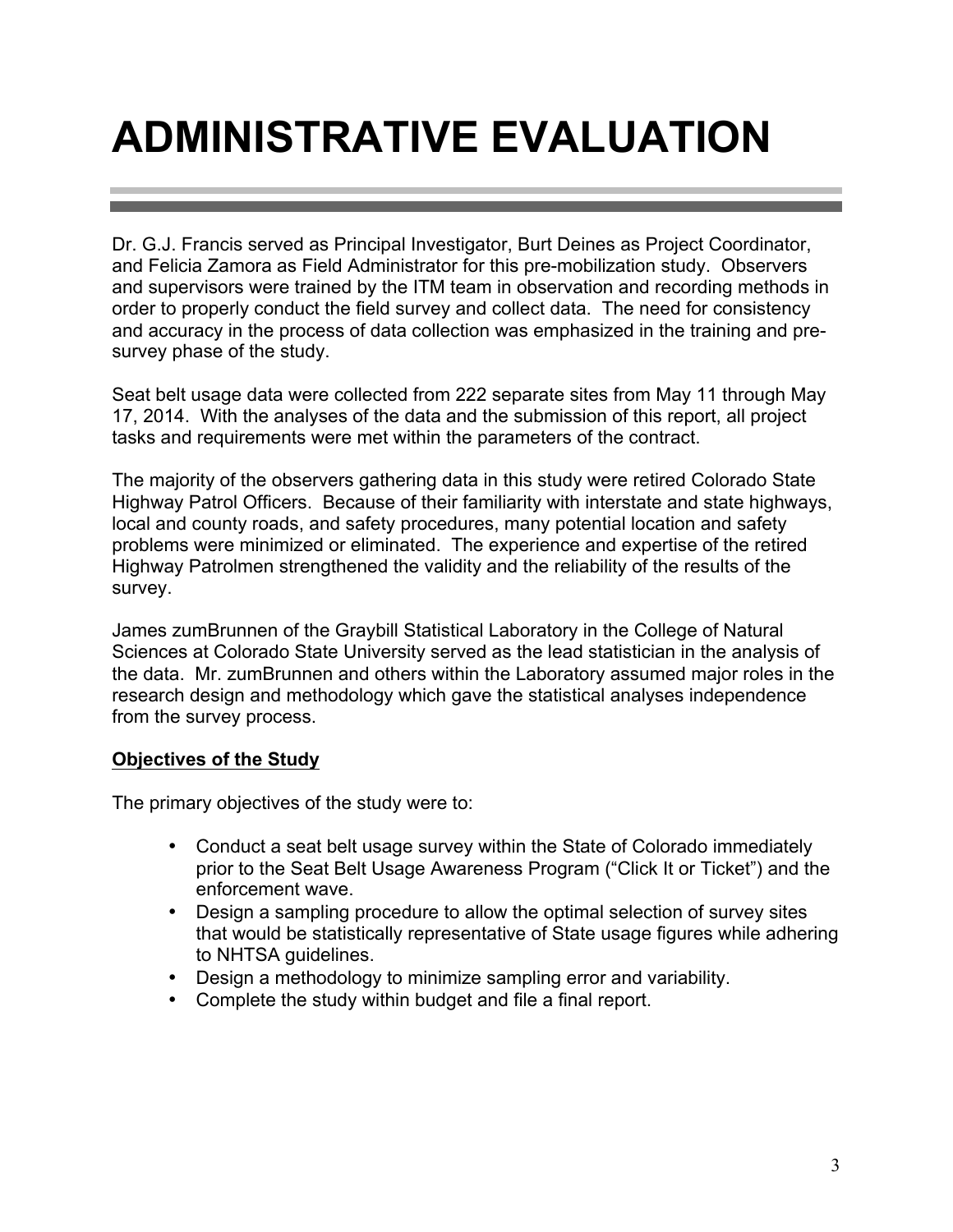### **SURVEY DESIGN AND METHODOLOGY**

The 2014 Colorado Pre-mobilization Seat Belt Usage Survey has been designed to meet all the requirements established by the Uniform Criteria for State Observational Surveys of Seat Belt Use issued by the National Highway Traffic Safety Administration (NHTSA) Final Rule, Federal Register, Vol. 76, No. 63, April 1, 2011.

- 1. Samples were probability-based on population road segments within each county, and estimates were therefore representative of seat belt usage for the State's driver and outboard front seat passenger population for vehicles falling within the parameters of this study.
- 2. The sample data were collected through direct observation of seat belt usage at the pre-determined sites by qualified and trained observers. Observation times were assigned and rescheduled if weather interfered or other conditions existed which made observations at a particular site unsafe.
- 3. The population of interest was the driver and outboard front seat passenger of cars, vans, SUVs, light trucks, and select commercial vehicles 10,000 pounds and under.
- 4. Observations were conducted in daylight hours from May 11 through May 17, 2014 between the hours of 7:00 AM and 6:00 PM.
- 5. Observation start times were staggered in order to obtain a representative sample from rush hour and non-rush hour time frames.
- 6. Observational data were recorded on counting sheets and summarized. The data were then transcribed to create a digital record and entered onto field summary forms, which served as input into SAS programs for data reduction.

The pre-mobilization study was designed as a statewide probability-based sample of road segments. In order to provide optimal comparative analyses, the study made use of sites selected from the statewide survey. Observation sites from the statewide survey were randomly selected from each county included in the study. The total number of sites (222) included in the pre-mobilization study represented approximately 30% of the total sites of the statewide study. Weights associated with the statewide sample were adjusted for the smaller sample used in the pre-mobilization study.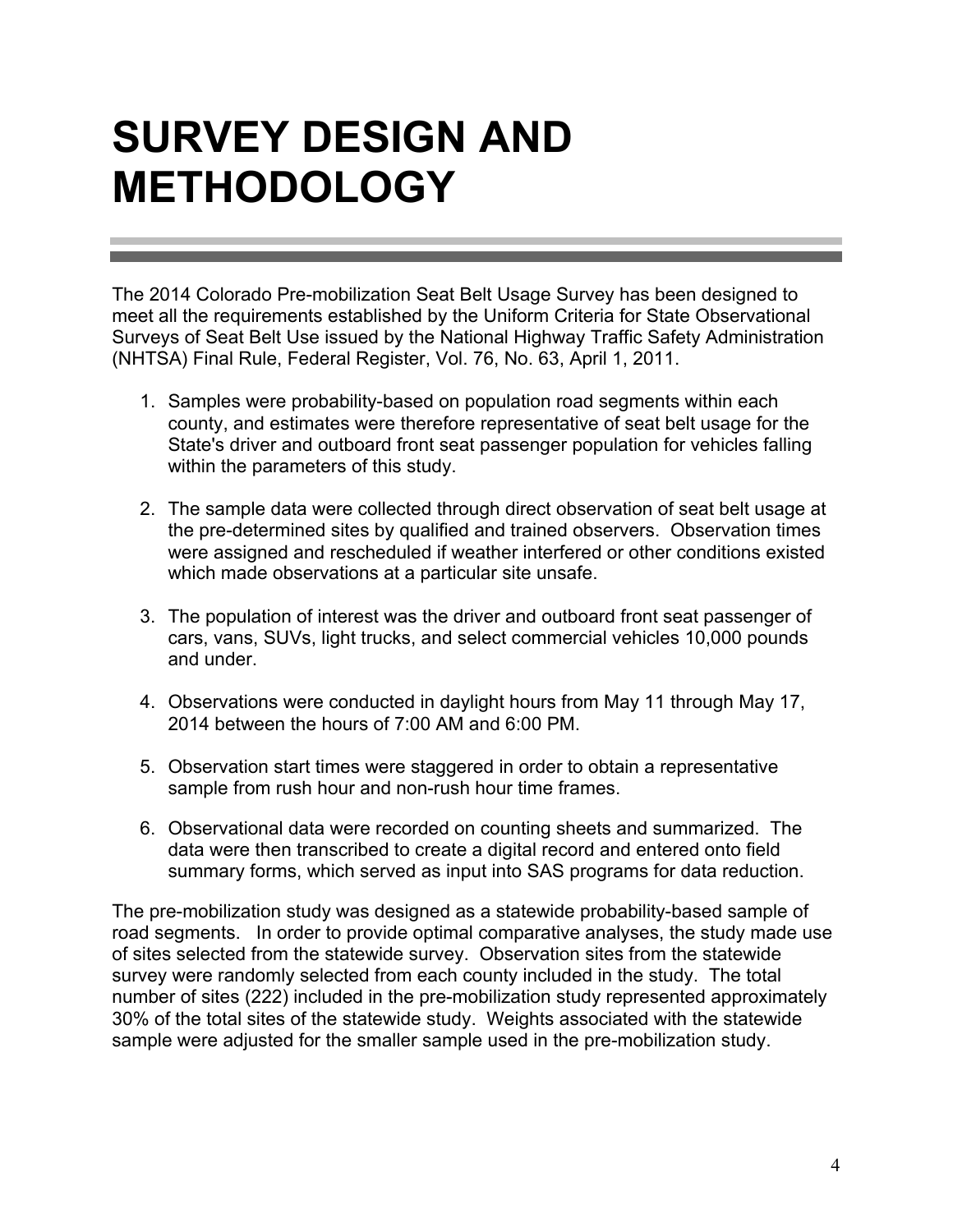As required by the "Final Rule," the counties that account for 85% of the crash-related fatalities in the State are to be included in the survey sample. As shown in Appendix 1, 29 of the 64 counties accounted for 85% of the fatalities for the period of 2007 to 2009. These counties thus comprise the sample frame and were used as strata for sampling road segments. As was done for the 2013 statewide, Elbert County was substituted for Alamosa County as the "last" county to be included as part of the top 85%. Any one of four counties could have been selected for the final sampling county as each was approximately the same percentage (.7%) of the State's total fatalities. Elbert County replaced Alamosa County in the study in part because Elbert experienced 13 fatalities from 2009-2011, and Alamosa had 8 fatalities during the same time period. Also contributing to the decision was the travel time of observers and the cost involved during the same time period.

The research design involved a stratified systemic PPS sample of data collection sites described below:

- 1. Fatality Analysis Reporting System (FARS) data for the period of 2007 to 2009 were used to determine the average number of crash-related fatalities per county. It was determined that 29 counties accounted for 85% of Colorado's total crashrelated fatalities. These 29 counties comprise the sample frame and were used as strata for sampling road segments. See Table in Appendix.
- 2. Road segments were selected systematically with probability proportional to size (PPS) from all segments in the stratified counties. The road segments were serpentine sorted by latitude and longitude within counties, which makes the sampling spatially more uniform within counties.

For the purposes of this survey, an observational site was defined as a specific road intersection or interstate ramp where observations take place. Observations were conducted at each site for 40 minutes of each hour between the hours of 7:00 a.m. and 6:00 p.m. during the week of May 11. Twenty minutes were allowed for recording data and moving to the next observation site.

The survey was designed to produce an overall state estimate of seat belt usage before the mobilization effort. Roads within the counties were grouped using the State's classification of "major" roads and "local" roads. A major road is determined by the road's length and volume of traffic. All road segments in the sample counties were identified, and a sample of these segments was selected for observation.

A total of 222 sites (road segments) on major roads and local roads was determined to be a representative sample based upon previous surveys. When possible, traffic was observed from inside the sample road segment at or near the point where the traffic was leaving the segment (for safety reasons).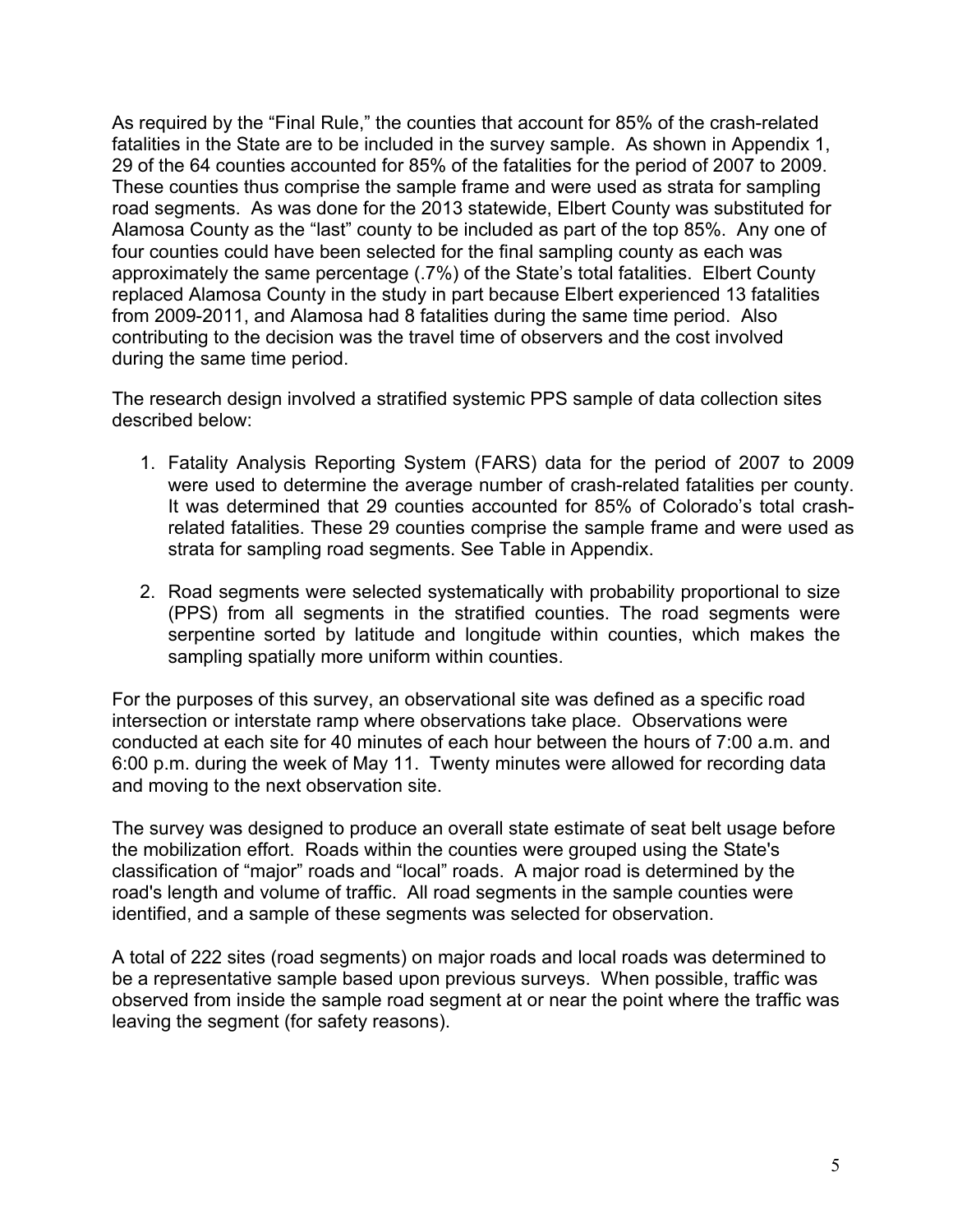### **Determination of Sample Size**

Sample size determination was, in large measure, governed by time constraints and the precision requirement of the study (the relative error: standard error divided by the parameter estimate <= 0.025). A decision as to how many roadways to select and assign for observation during the observation period required a balance between issues of statistical reliability and observer productivity. Statistical theory, which considers correlations and the need for independent observation, would suggest that the number of roadway locations be as large as possible. However, there was a practical need to select an optimal number of road segments for study so that observers would not spend inordinate amounts of time traveling from site to site. With all of those issues given consideration as well as the needs of the contracting organizations, a total sample of 222 observational time periods and sites were selected.

### **Estimation**

The basic estimate derived from this Colorado Pre-mobilization Seat Belt Usage Survey is the estimate of seat belt usage for all drivers and outboard front seat occupants of cars, vans, sport utility vehicles (SUVs), light trucks, and select commercial vehicles 10,000 pounds and under.

The seat belt usage rate of 83.5% for Colorado was determined by using a survey sampling methodology to obtain information about a large population of Colorado drivers and outboard front seat passengers by selecting and measuring a sample of that population. Fundamental to the analysis of this survey is the concept of cluster analysis, a collection of statistical methods that can be used to assign cases to groups (clusters). Group members share certain properties in common, and it is therefore assumed that the resultant classifications will provide insight into seat belt usage for the State of Colorado.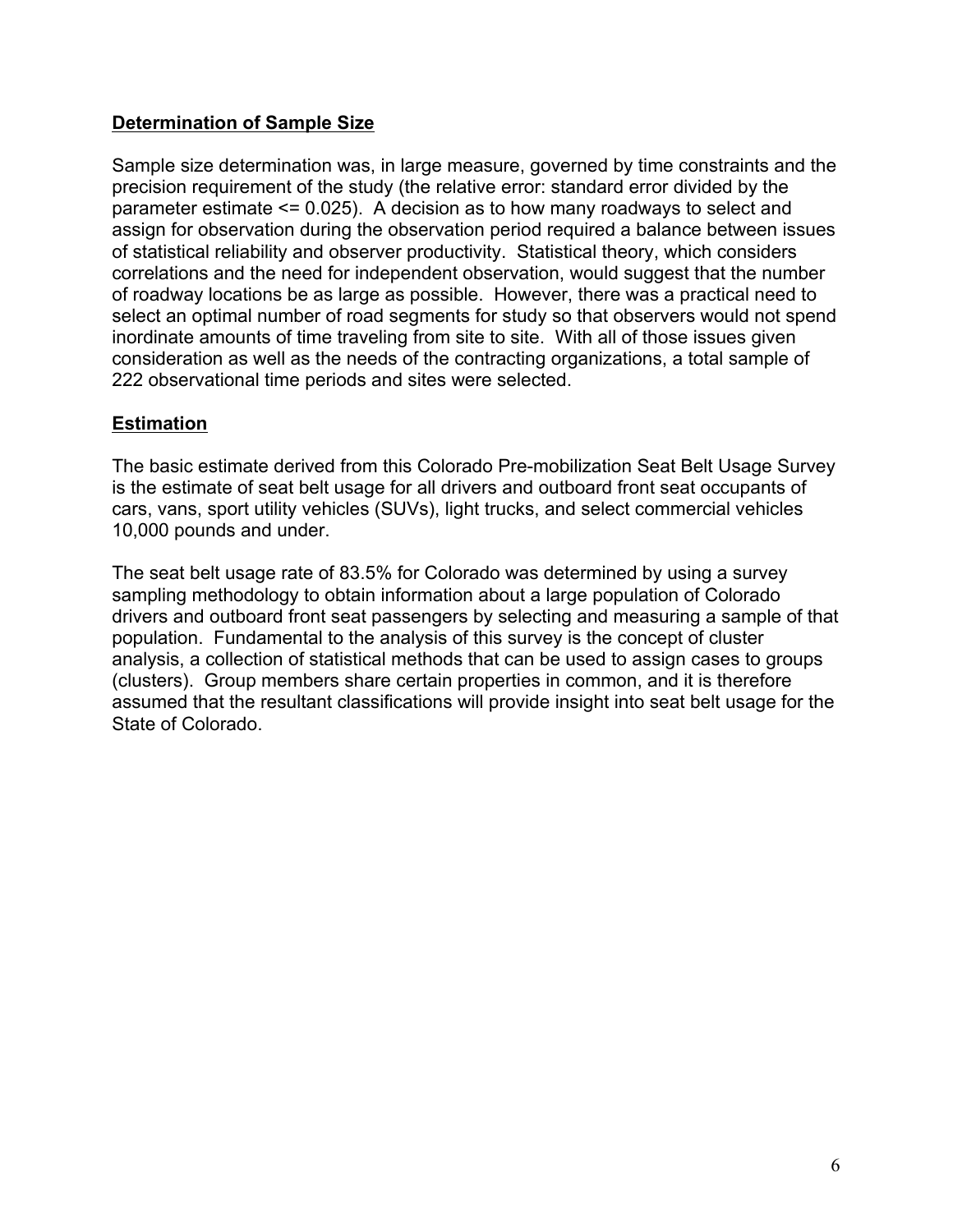### **SURVEY RESULTS**

The 2014 Colorado Pre-mobilization Seat Belt Usage Survey of the State of Colorado was conducted at 222 sites as a stratified random sample. The design for the survey was developed in compliance with the Uniform Criteria for State Observational Surveys of Seat Belt Use issued by the National Highway Traffic Safety Administration (NHTSA) Final Rule, Federal Register, Vol. 76, No. 63, April 1, 2011. Driver and outboard front seat passenger seat belt usage data were collected from these 222 sites in 29 counties from May 11 through May 17, 2014.

There were 46,951 vehicle observations in this pre-mobilization study. The data were recorded, tabulated, and analyzed with assistance from the Graybill Statistical Laboratory of the College of Natural Sciences. As shown in Table 1, the point estimate of the overall seat belt usage rate for the Colorado Pre-mobilization Seat Belt Usage Survey was 83.5%. This estimate may vary due to sampling variability and a number of uncontrolled sampling errors that may have entered into the observational survey. Therefore, a 95% confidence interval constructed about the point estimated seat belt usage rate is from 81.7% to 85.3%.

| <b>Vehicle Type</b>    | <b>Usage Observed</b> |
|------------------------|-----------------------|
| Cars                   | 83.6%                 |
| Vans                   | 88.9%                 |
| <b>SUVs</b>            | 87.6%                 |
| <b>Trucks</b>          | 76.4%                 |
| Commercial             | 61.7%                 |
| <b>Overall Average</b> | 83.5%                 |

|  | Table 1: Statewide Seat Belt Usage by Vehicle Type |  |  |  |  |
|--|----------------------------------------------------|--|--|--|--|
|--|----------------------------------------------------|--|--|--|--|

Seat belt usage is slightly different depending upon the speed of vehicles. For example, occupants of vehicles traveling between 0 and 30 miles per hour demonstrated a 80.2% seat belt usage, while occupants of vehicles traveling more than 50 miles per hour had an 86.1% seat belt usage. The estimate of seat belt usage for those traveling between 31 and 50 miles per hour was 83.8%. These estimates in seat belt usage support previous findings and the positive correlation of vehicle speed and seat belt usage. The range of vehicle speed and overall seat belt usage rates are shown in Table 2.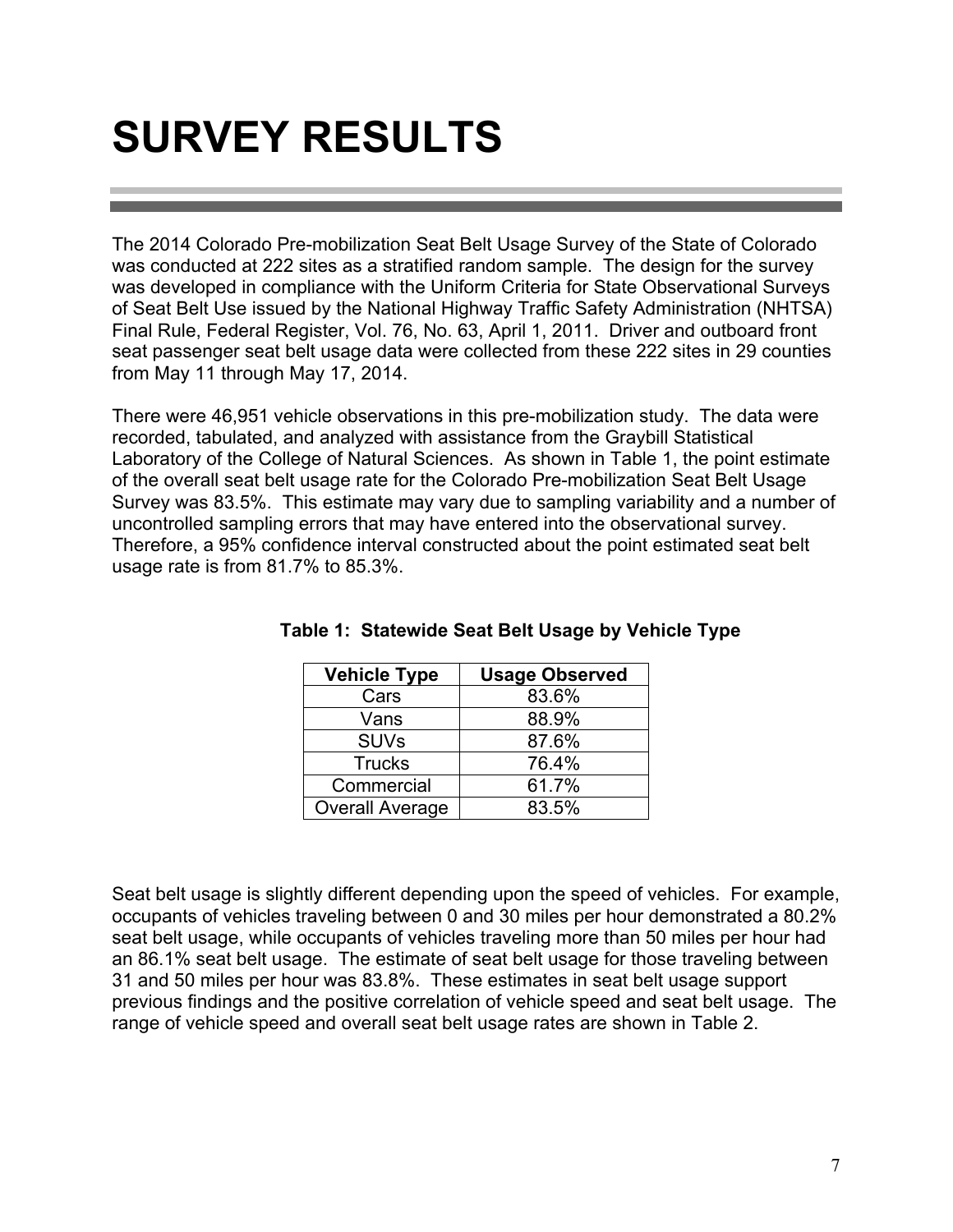| <b>Vehicle Speed</b> | <b>Usage Observed</b> |
|----------------------|-----------------------|
| 0-30 miles per       |                       |
| hour                 | 80.2%                 |
| 31-50 miles per      |                       |
| hour                 | 83.8%                 |
| Greater than 50      |                       |
| miles per hour       | 86.1%                 |

#### **Table 2: Seat Belt Usage by Vehicle Speed**

As shown in Table 3, the seat belt usage on local roads (82.8%) was lower than the seat belt usage on primary roads (89.0%). This gap most likely is due to the average speed traveled on the two categories of roads and the length of trips traveled.

There was some variability in seat belt usage across the 29 counties. This is an expected result as the differences in urban and rural counties are exacerbated by the road types, length of trips, and vehicle speed. The rural counties of Baca, Las Animas, and Montrose were among the lowest usage rates with all being at or under 70%. Boulder County, being urban, was an anomaly with one of the lowest usage rates (67.9%). The other more urban counties of Douglas, Jefferson, and Larimer were all above 87% usage rates. Rural counties having rates at or above 85% include Garfield, Grand, La Plata, Mesa, Park, Routt, and Summit. Of these counties, Grand and Summit have been above 85% for two consecutive years.

Table 3 also illustrates the difference in seat belt usage among vehicle types. Van front seat occupants were highest in seat belt usage among vehicle types (88.9%) followed by SUVs (87.6%), cars (83.6%), trucks (76.4%), and commercial vehicles (61.7%). Although there has been some improvement over the last decade, trucks continue to have the lowest seat belt usage of all private, non-commercial vehicles in the seat belt usage surveys.

It was noted by observers again this year that the commercial usage rate was most negatively impacted by "local" commercial vehicles. Drivers and occupants of vehicles used by landscapers, lawn service, and delivery trucks were least likely to make use of seat belts. The usage rates for drivers of vehicles associated with larger companies were much higher and more consistent across all categories of vehicles.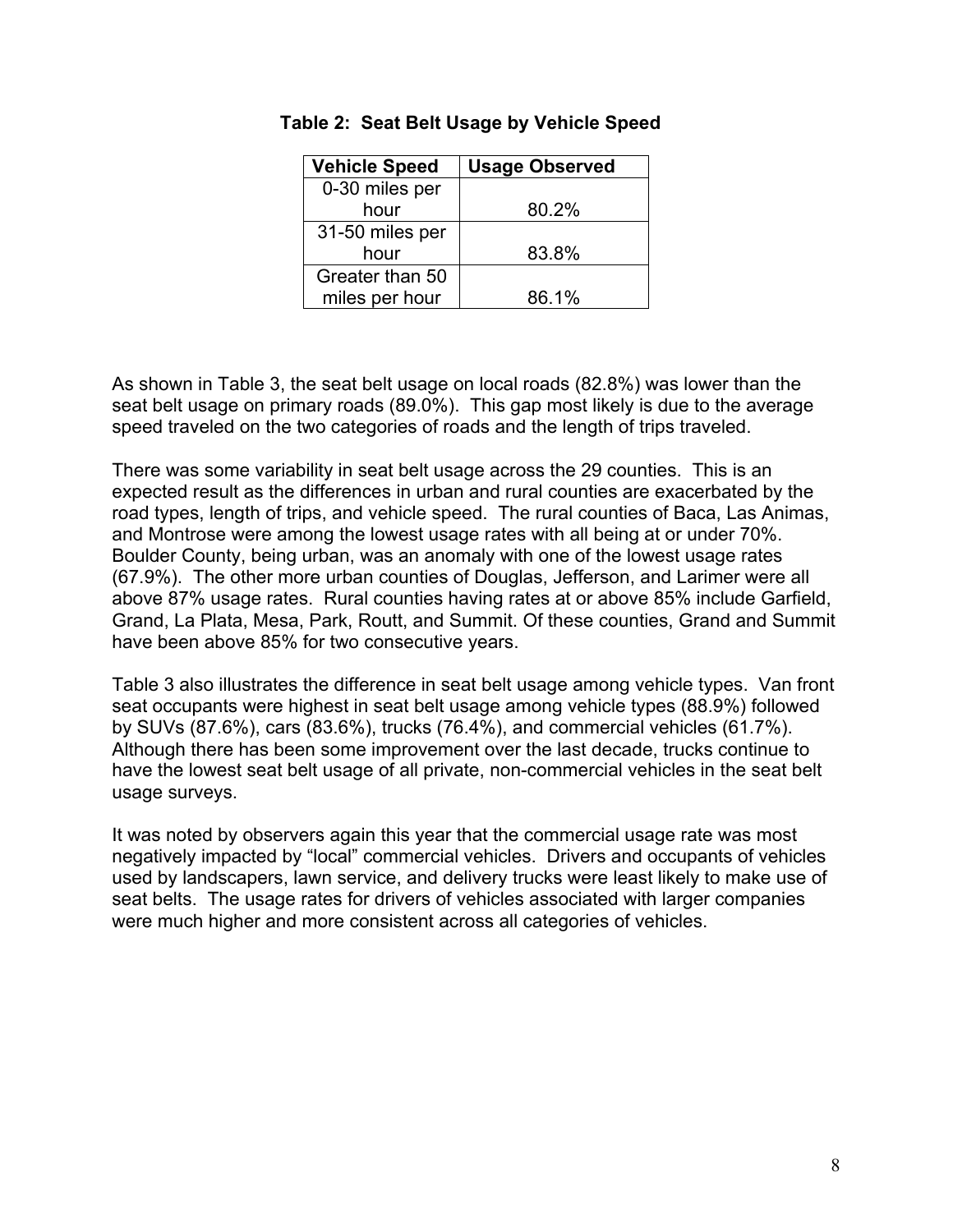|                    |                         |                 |            |           | <b>Confidence Interval</b> |              |  |
|--------------------|-------------------------|-----------------|------------|-----------|----------------------------|--------------|--|
|                    |                         |                 |            |           | Lower                      | <b>Upper</b> |  |
|                    | # of                    | <b>Estimate</b> | <b>Std</b> | <b>CV</b> | 95%                        | 95%          |  |
|                    | <b>Sites</b>            | $\%$            | Error      |           | Limit                      | Limit        |  |
| <b>Vehicle</b>     |                         |                 |            |           |                            |              |  |
| <b>Overall</b>     | 222                     | 83.5            | 0.9        | 1.08      | 81.7                       | 85.3         |  |
| Average            |                         |                 |            |           |                            |              |  |
| County             |                         |                 |            |           |                            |              |  |
| Adams              | 11                      | 79.3            | 2.4        | 3.02      | 74.5                       | 84.0         |  |
| Arapahoe           | 16                      | 83.6            | 1.4        | 1.64      | 81.0                       | 86.3         |  |
| Baca               | 4                       | 67.3            | 3.7        | 5.47      | 60.1                       | 74.6         |  |
| <b>Boulder</b>     | 11                      | 67.9            | 5.1        | 7.55      | 57.8                       | 78.0         |  |
| Delta              | $\overline{\mathbf{4}}$ | 78.6            | 4.2        | 5.28      | 70.5                       | 86.8         |  |
| Denver             | 11                      | 84.5            | 1.6        | 1.91      | 81.3                       | 87.7         |  |
| Douglas            | 16                      | 87.4            | 1.2        | 1.41      | 85.0                       | 89.8         |  |
| Eagle              | $\overline{4}$          | 74.6            | 2.6        | 3.43      | 69.5                       | 79.6         |  |
| El Paso            | 16                      | 84.1            | 2.8        | 3.27      | 78.7                       | 89.5         |  |
| Elbert             | $\overline{\mathbf{4}}$ | 82.8            | 2.3        | 2.74      | 78.3                       | 87.2         |  |
| Fremont            | $\overline{\mathbf{4}}$ | 80.5            | 2.4        | 2.93      | 75.9                       | 85.2         |  |
| Garfield           | 5                       | 86.4            | 2.9        | 3.40      | 80.6                       | 92.2         |  |
| Grand              | $\overline{\mathbf{4}}$ | 85.4            | 1.2        | 1.43      | 83.0                       | 87.8         |  |
| Huerferno          | $\overline{\mathbf{4}}$ | 76.8            | 6.6        | 8.63      | 63.7                       | 89.9         |  |
| Jefferson          | 11                      | 89.0            | 1.2        | 1.36      | 86.6                       | 91.4         |  |
| La Plata           | $\overline{\mathbf{4}}$ | 92.8            | 0.7        | 0.73      | 91.5                       | 94.1         |  |
| Larimer            | 15                      | 91.4            | 1.6        | 1.76      | 88.3                       | 94.6         |  |
| Las Animas         | 4                       | 69.3            | 7.5        | 10.8      | 54.5                       | 84.1         |  |
| Lincoln            | $\overline{\mathbf{4}}$ | 82.5            | 6.6        | 8.04      | 69.4                       | 95.6         |  |
| Logan              | $\overline{\mathbf{4}}$ | 94.2            | 3.8        | 4.07      | 86.6                       | 99.9         |  |
| Mesa               | 8                       | 84.9            | 2.4        | 2.79      | 80.3                       | 89.6         |  |
| Montezuma          | 4                       | 85.4            | 2.2        | 2.56      | 81.1                       | 89.7         |  |
| Montrose           | $\overline{4}$          | 70.0            | 3.7        | 5.31      | 62.7                       | 77.3         |  |
| Morgan             | $\overline{\mathbf{4}}$ | 81.0            | 3.5        | 4.30      | 74.1                       | 87.8         |  |
| Park               | 11                      | 85.6            | 2.2        | 2.51      | 81.4                       | 89.9         |  |
| Pueblo             | 16                      | 74.3            | 3.6        | 4.78      | 67.3                       | 81.3         |  |
| Routt              | $\overline{\mathbf{4}}$ | 88.4            | 3.5        | 3.98      | 81.5                       | 95.4         |  |
| Summit             | $\overline{4}$          | 98.8            | 0.6        | 0.58      | 97.7                       | 99.9         |  |
| Weld               | 11                      | 84.7            | 3.1        | 3.64      | 78.6                       | 90.8         |  |
| <b>Vehicle</b>     |                         |                 |            |           |                            |              |  |
| <b>Speed</b>       |                         |                 |            |           |                            |              |  |
| 0-30 miles         |                         |                 |            |           |                            |              |  |
| per hour           | 41                      | 80.2            | 2.1        | 2.63      | 76.1                       | 84.4         |  |
| 31-50 miles        |                         |                 |            |           |                            |              |  |
| per hour           | 79                      | 83.8            | 1.6        | 1.93      | 80.6                       | 87.0         |  |
| Greater than       |                         |                 |            |           |                            |              |  |
| 50 miles per       | 102                     | 86.1            | 0.7        | 0.82      | 84.7                       | 87.5         |  |
| hour               |                         |                 |            |           |                            |              |  |
| (Cont'd next page) |                         |                 |            |           |                            |              |  |
|                    |                         |                 |            |           |                            |              |  |

**Table 3: Summaries of Estimates of Seat Belt Usage 2014**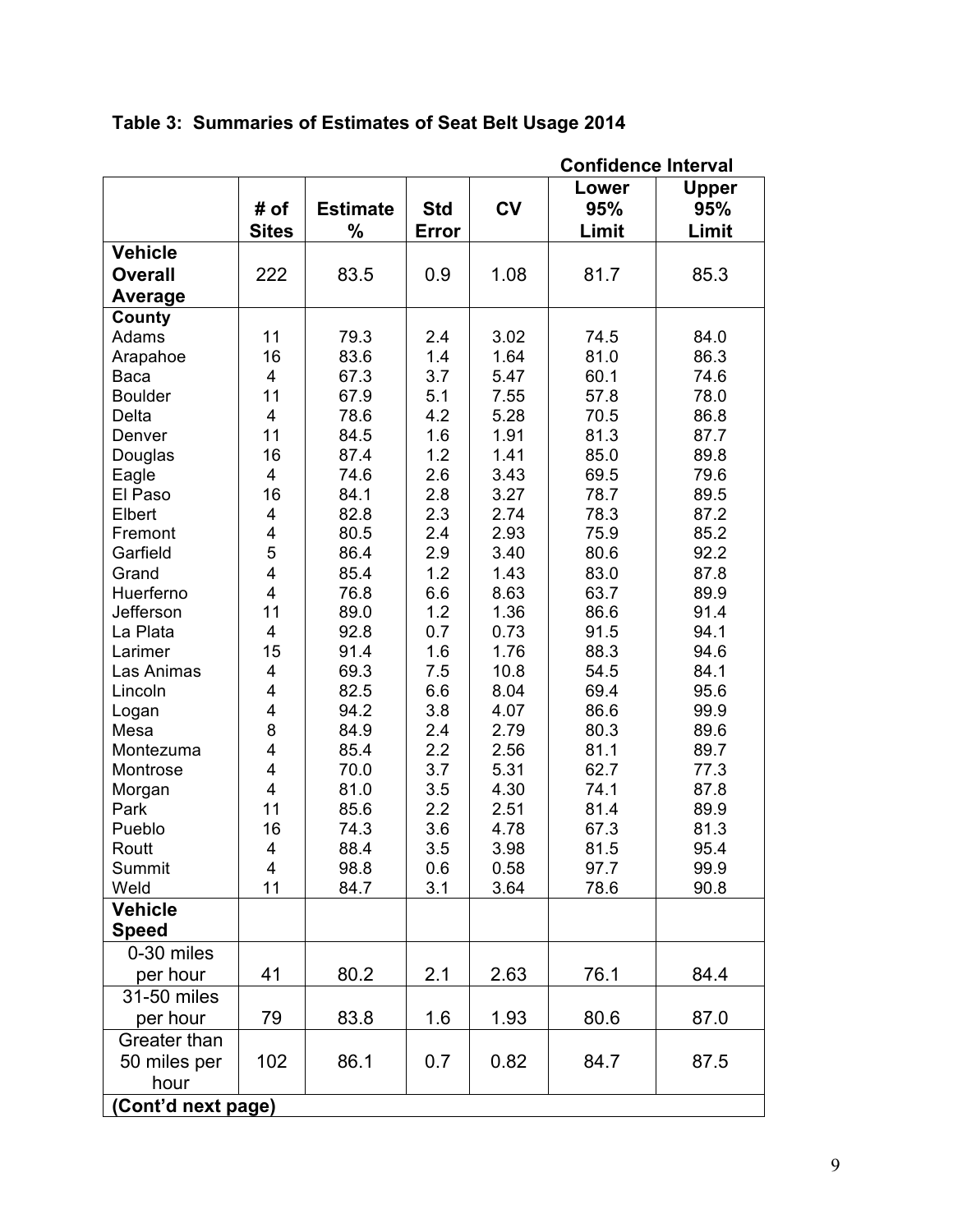| Table 3             |              |                 |            |                | Lower | <b>Upper</b> |
|---------------------|--------------|-----------------|------------|----------------|-------|--------------|
| (cont'd)            | # of         | <b>Estimate</b> | <b>Std</b> | c <sub>V</sub> | 95%   | 95%          |
|                     | <b>Sites</b> | %               | Error      |                | Limit | Limit        |
| <b>Vehicle Type</b> |              |                 |            |                |       |              |
| Cars                | 222          | 83.6            | 1.2        | 1.39           | 81.3  | 85.9         |
| Vans                | 222          | 88.9            | 1.3        | 1.50           | 86.3  | 91.6         |
| <b>SUVs</b>         | 222          | 87.6            | 0.9        | 0.98           | 85.9  | 89.3         |
| <b>Trucks</b>       | 222          | 76.4            | 1.3        | 1.74           | 73.8  | 79.0         |
| Commercial          | 222          | 61.7            | 2.9        | 4.68           | 56.0  | 67.4         |
| <b>Road Class</b>   |              |                 |            |                |       |              |
| Primary             | 48           | 89.0            | 0.7        | 0.84           | 87.5  | 90.4         |
| Secondary           | 126          | 81.4            | 0.9        | 1.10           | 79.7  | 83.2         |
| Local               | 48           | 82.8            | 1.3        | 1.55           | 80.3  | 85.3         |

#### **Standard Error, CV and Lower and Upper Confidence Interval Limits**

The columns labeled **Std Error, CV and Lower 95% and Upper 95% Confidence Intervals** are statistical terms defining measures of risk. The Std Error is a measure of the sampling errors that are uncontrollable in a statistical experiment. It is preferred that these sampling errors remain below .05 or 5%. The column entitled CV is the coefficient of variation. It is a dimensionless measure of variability, designed to allow comparisons of variation for samples with different sizes. The Confidence Intervals (Lower and Upper 95%) give ranges of results that are most likely to be observed in repeated trials of this statistical experiment.

#### **Analysis**

The PROC SURVEYMEANS procedure of SAS was used to perform statistical analysis of the survey data. This analytical procedure takes into account the design used to select the sample to be analyzed. The sample design was a complex design which incorporated stratification and unequal weighting. The SURVEYMEANS procedure computes ratio estimates and provides standard errors and confidence intervals for the ratios and for any specified domain analysis, such as road class.

Using this procedure, seat belt usage rates in Colorado were estimated along with a determination of the standard errors and coefficients of variation. The survey sample size was large enough to allow estimates of usage rates for various domains of vehicle, speed, and local vs. major roads. The estimates for all domains, their standard errors and coefficients of variation (CV) and intervals are shown in Table 3.

The seat belt usage rates for the low speed (80.2%), moderate speed (83.8%), and high speed (86.1%) represent an improvement for all speed categories. In combination with these results and similar, consistent findings in previous studies, it can be concluded that there is an increase in seat belt usage at higher speeds.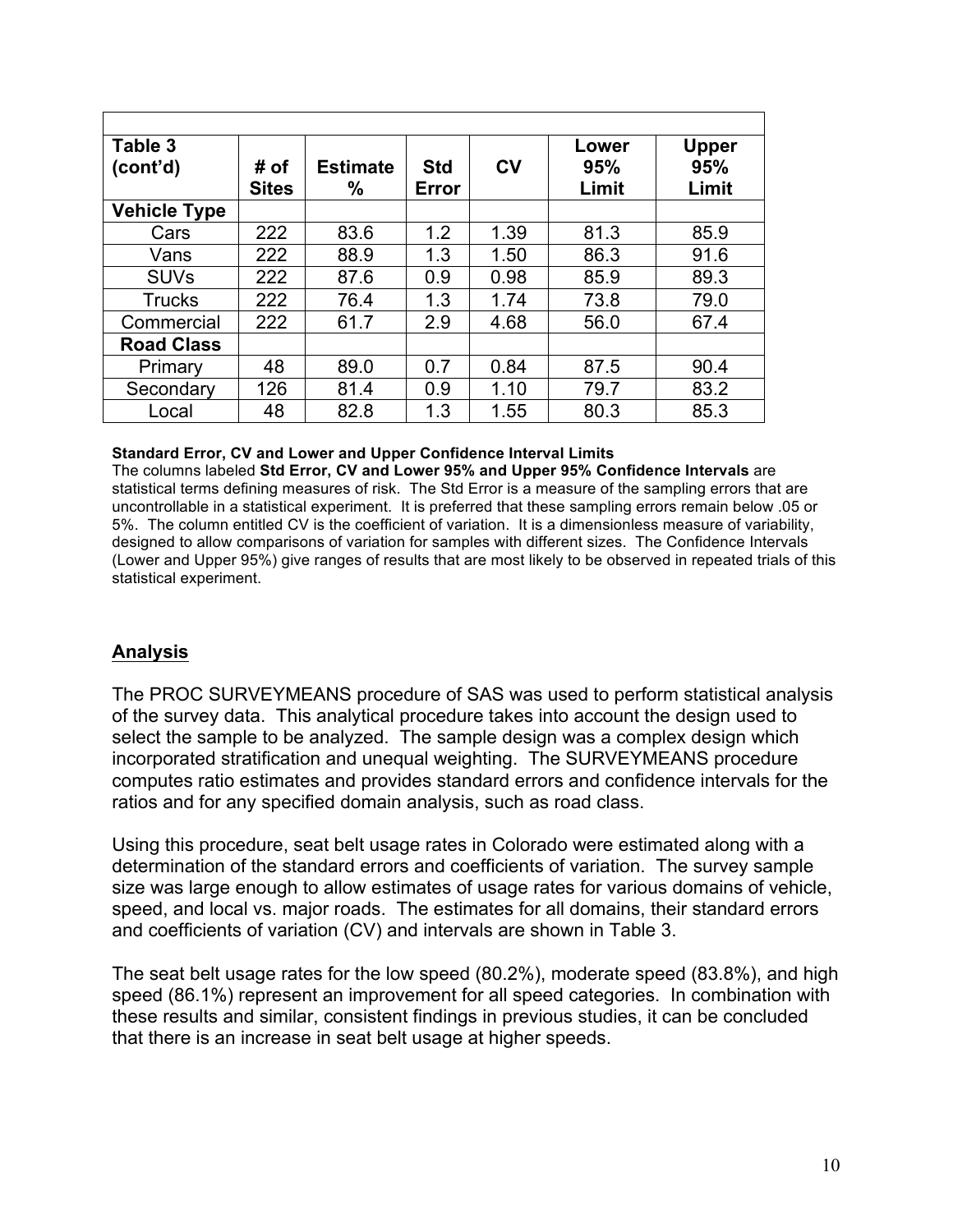Usage rates by different types of vehicles were also analyzed (cars-83.6%, vans-88.9%, SUVs-87.6%, trucks-76.4%, commercial-61.7%). Clearly, the differences in usage rates between trucks (76.4%) and commercial (61.7%) vehicles and all other vehicle types are statistically significant. With vans at 88.9%, SUVs at 87.6, and cars at 83.6%, the differences in seat belt usage rates for front seat occupants among these types of vehicles when compared to trucks and commercial vehicles are due to something other than sampling error.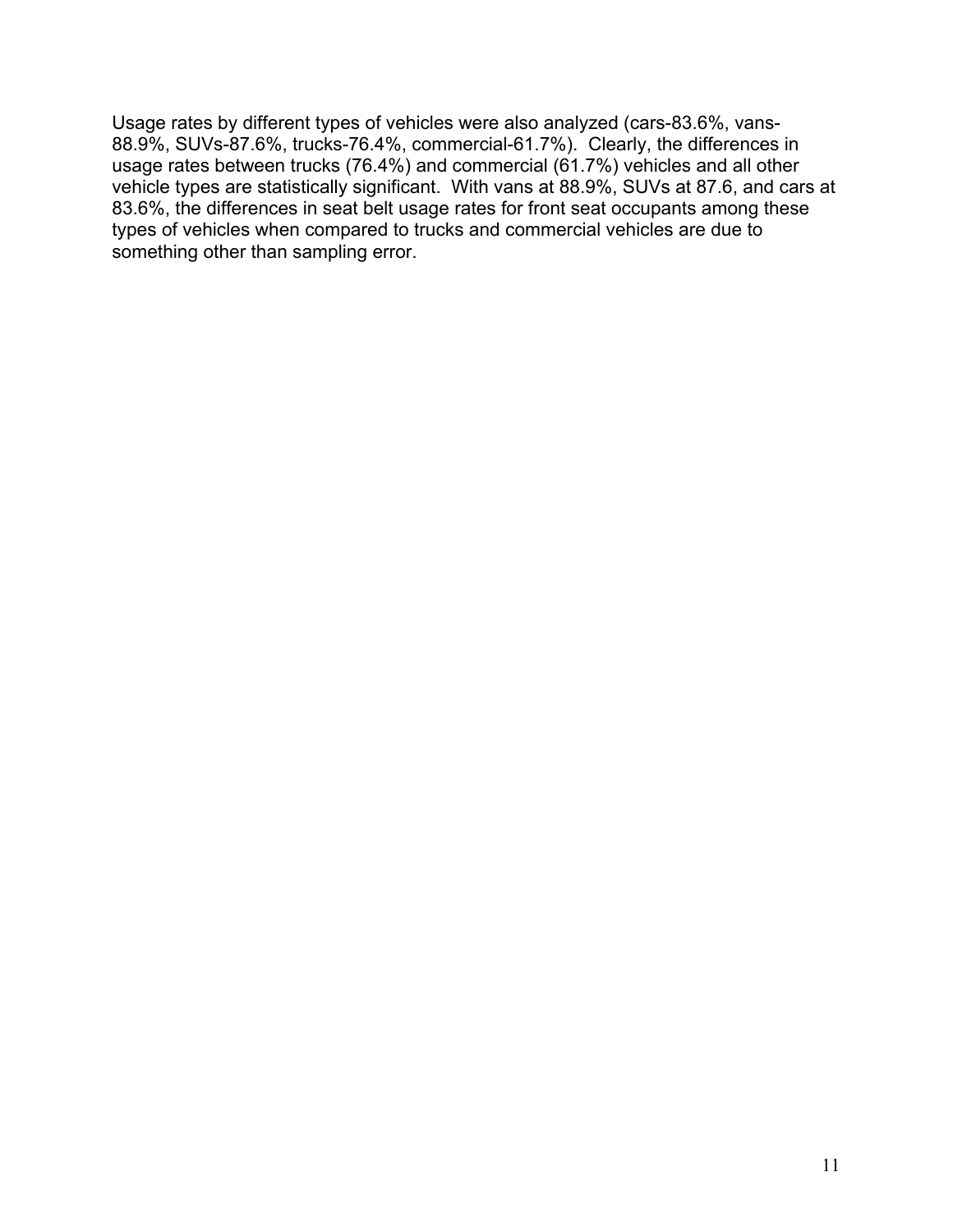### **CONCLUSIONS**

This survey of 46,951 vehicles at 222 sites provided an adequate sample as confirmed through comparative analyses with the results of previous State of Colorado seat belt surveys and by the consistency of the results of several different and independent methods of analyses. The overall statewide seat belt usage rate in this pre-mobilization survey is estimated to be 83.5% with a lower limit of 81.7% and an upper limit of 85.3% at 95% confidence. A standard error of 0.9 was well within the NHSTA established guidelines of 2.5.

Although the pre-mobilization study has fewer sites and observations than the statewide survey, it provides insight into the changing behaviors of Colorado drivers and their passengers. As this study is nearly a year removed from the "Click-It-or-Ticket" program and the enforcement wave, the seat belt usage rates are most likely a manifestation of internalized behaviors and are not influenced by the aforementioned programs. While the improvements over the last several years have come in small increments, the usage rates remain fairly consistent. For a secondary law state, the pre-mobilization seat belt usage rate of 83.5% represents a significant measure of success. The pre-mobilization sample and the results are representative in that both rural and urban observations are included. From a timing standpoint, the study is well removed from any external influences of special education and enforcement programs, and there are no concerns with possible spurious results. In this regard, the results of this study reinforce the importance of continued educational efforts designed to internalize safe behaviors among drivers and passengers and to thus improve seat belt usage in the State of Colorado.